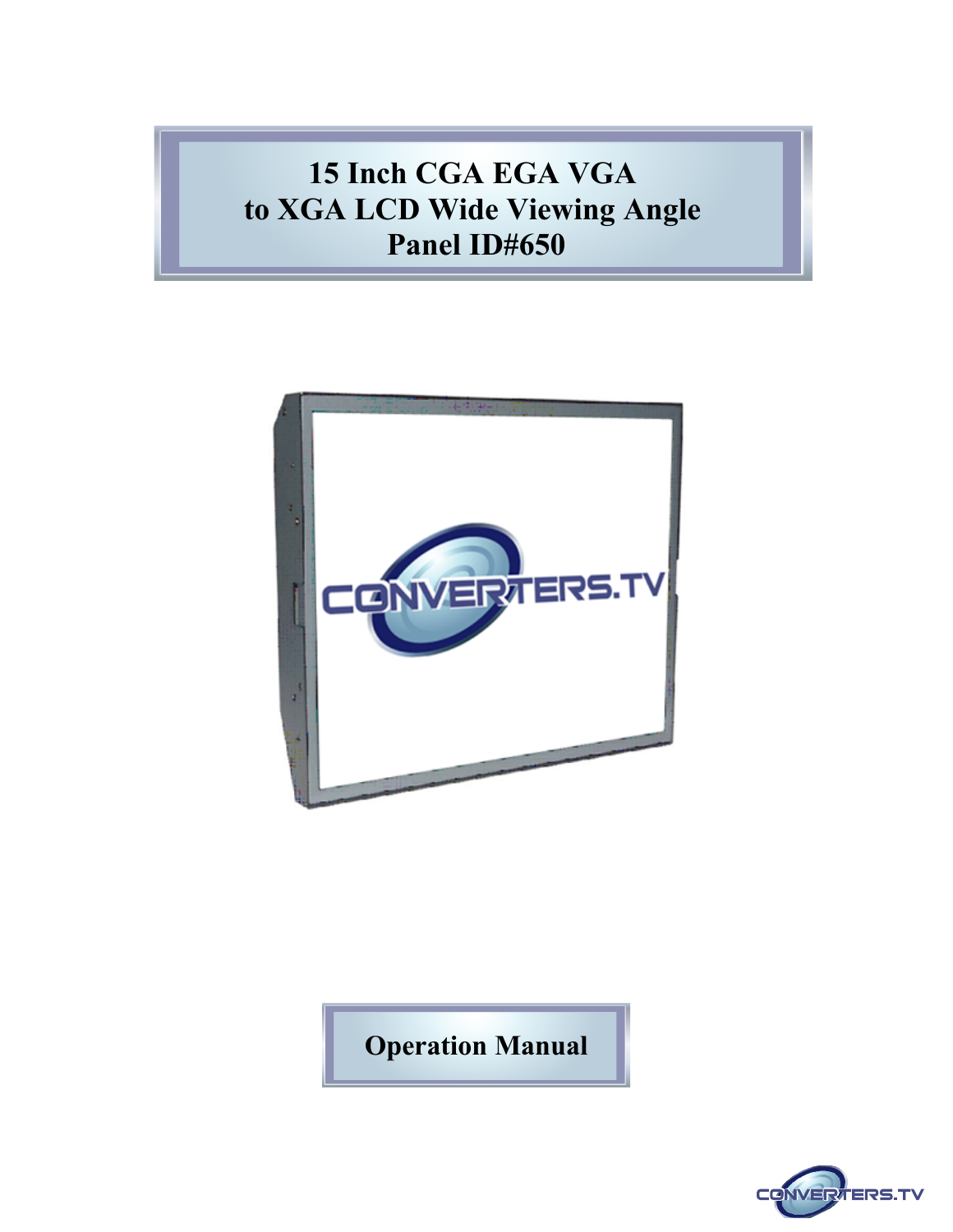| Introduction |  |
|--------------|--|
|--------------|--|

This monitor is an open frame LCD Panel monitor. It features the VESA plug & play system which allows the monitor to automatically adjust itself to the match the frequency of the user's device. It now has wide viewing angle capability. This allows for better image display when viewing screen from the sides or top or bottom

### **Features**

- Wide viewing angle
- High brightness.
- Fast response time.
- Power saver.
- Low electromagnetic wave and power saver.
- Safety certifications.

### **Power Saver**

- The power control system is installed inside the LCD monitor.
- If the monitor has not been used for a certain period of time, the system will turn the monitor to low voltage mode to save power. Any button press will return the monitor to original state.
- Your input device e.g. your computer controls the power saver mode. You can adjust these settings via your computer
- The LCD monitor is compatible with EPA Energy Star and N Tek if used with a VESA DPMS computer.
- To save power, turn off the power of the LCD monitor when it is not in use.

### **Plug and Play**

- The VESA plug and play function eliminates the complicated and time-consuming installation process.
- As this is a plug and play monitor. Your computer system can easily identify and automatically adjust the monitor.
- The LCD monitor uses Display Data Channel (DDC) to send Extended Display Identification Data (EDID) to the computer system, so the computer system can be set to monitor auto adjust.

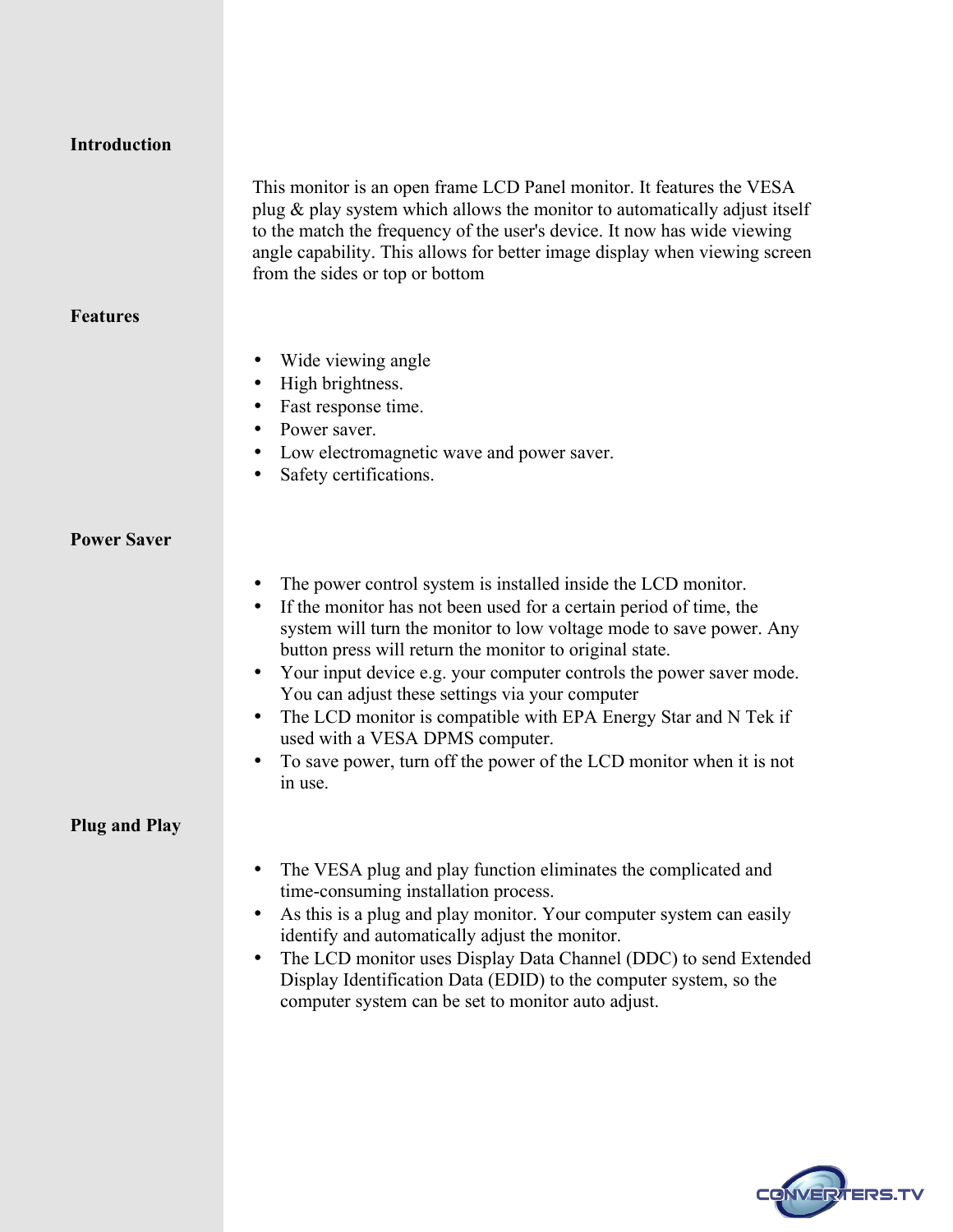### **Setting up your LCD monitor**

### **Screen Adjustment**

To enter adjust mode, please refer to the OSD control.

- Turn the computer and LCD monitor on.
- Press "Auto" button to start auto adjust.
- This will start the auto adjust process. This will take approximately 10 seconds. You may notice the image changing and occasionally flashing (this is normal).
- Your LCD monitor provides a self testing function, through which you can check whether the LCD monitor functions are working properly.
- If your LCD monitor is properly connected, but there is no image showing and the indicator lights up in orange, please follow the below steps:
- Shutdown the computer and the LCD monitor.
- Unplug the signal connector from the back of the computer.
- Turn the LCD monitor on.
- If the image connector is disconnected or damaged, a "No signal" sign will pop up on the monitor.



- Turn off the LCD monitor and reconnect the signal cable, and then turn the computer and LCD monitor on.
- If the LED of the LCD monitor is an orange colour after completing the steps above, please check your VGA card and computer system. Your monitor should be operating properly.

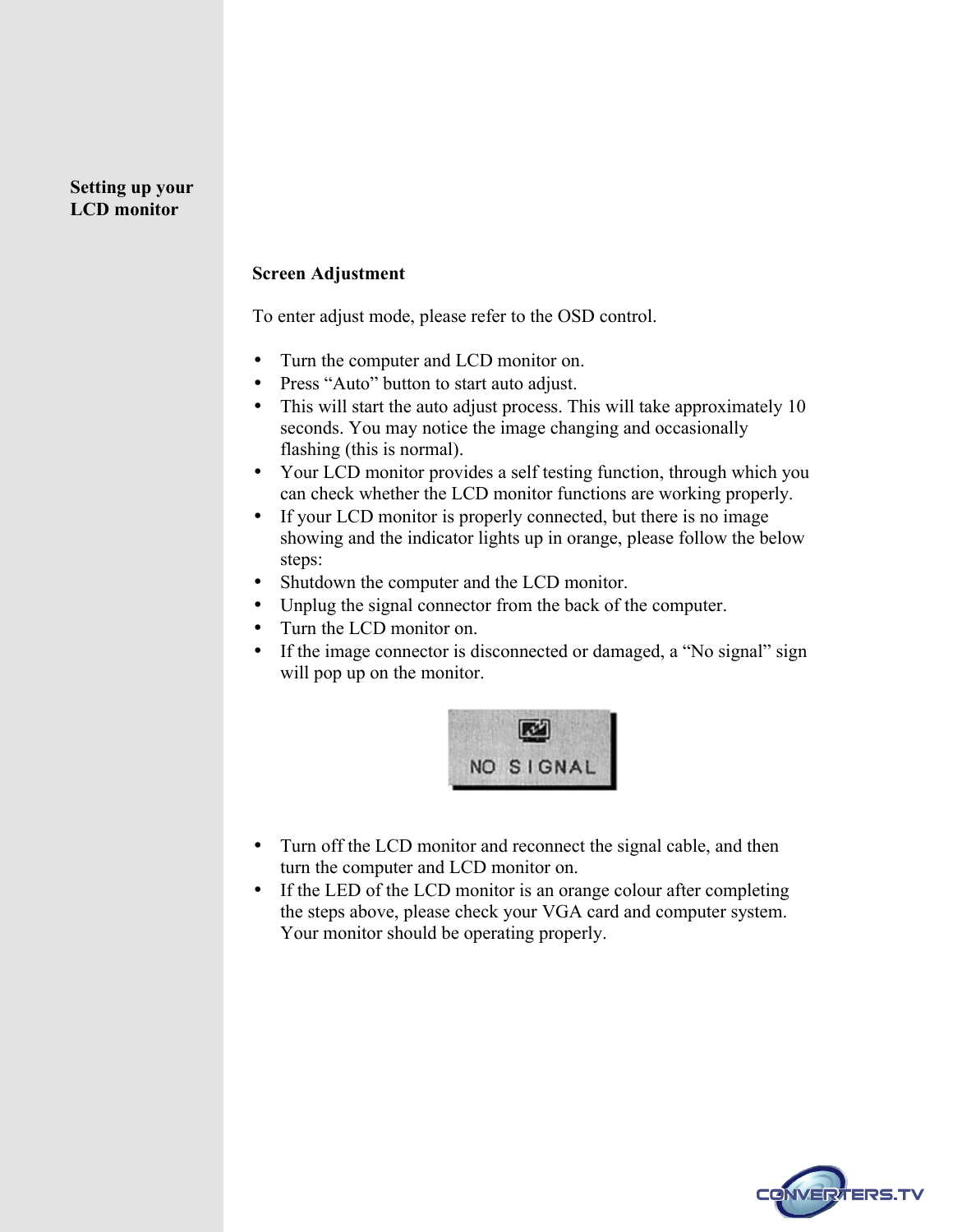# **OSD Control**

# $(6) 5) 4) 3) 2) 1)$

| 1.               | <b>Power Switch</b> | Power On/Off.                                                               |  |
|------------------|---------------------|-----------------------------------------------------------------------------|--|
| $\overline{2}$ . | <b>LED</b>          | Power Indicator                                                             |  |
|                  |                     | $Green = normal$                                                            |  |
|                  |                     | power saving<br>Red<br>=                                                    |  |
|                  |                     | $=$ power off.<br>Off                                                       |  |
| 3.               | Menu                | Automatically optimize positions, phase<br>and clock when OSD is not shown. |  |
| 4.               | Up                  | This control is used for selection or<br>adjustment when OSD is show.       |  |
| 5.               | Down                | This control is used for adjustment<br>when OSD is shown.                   |  |
| 6.               | Auto/Esc            | Enter OSD access sub-menu and<br>selection.                                 |  |

# **VGA Signal Connector**



| Pin 1            | Analog red input.        |
|------------------|--------------------------|
| Pin 2            | Analog green input.      |
| Pin 3            | Analog blue input.       |
| Pin 4            | Ground.                  |
| Pin <sub>5</sub> | Digital ground.          |
| Pin 6            | Analog red ground.       |
| Pin 7            | Analog green ground.     |
| Pin 8            | Analog blue ground.      |
| Pin 9            | Ground.                  |
| <b>Pin 10</b>    | Sync ground.             |
| <b>Pin 11</b>    | Ground.                  |
| <b>Pin 12</b>    | SDA (DDC Data).          |
| <b>Pin 13</b>    | H. Sync or $H + V$ Sync. |
| <b>Pin 14</b>    | V. sync.                 |
| <b>Pin 15</b>    | SCL (DDC CLK).           |

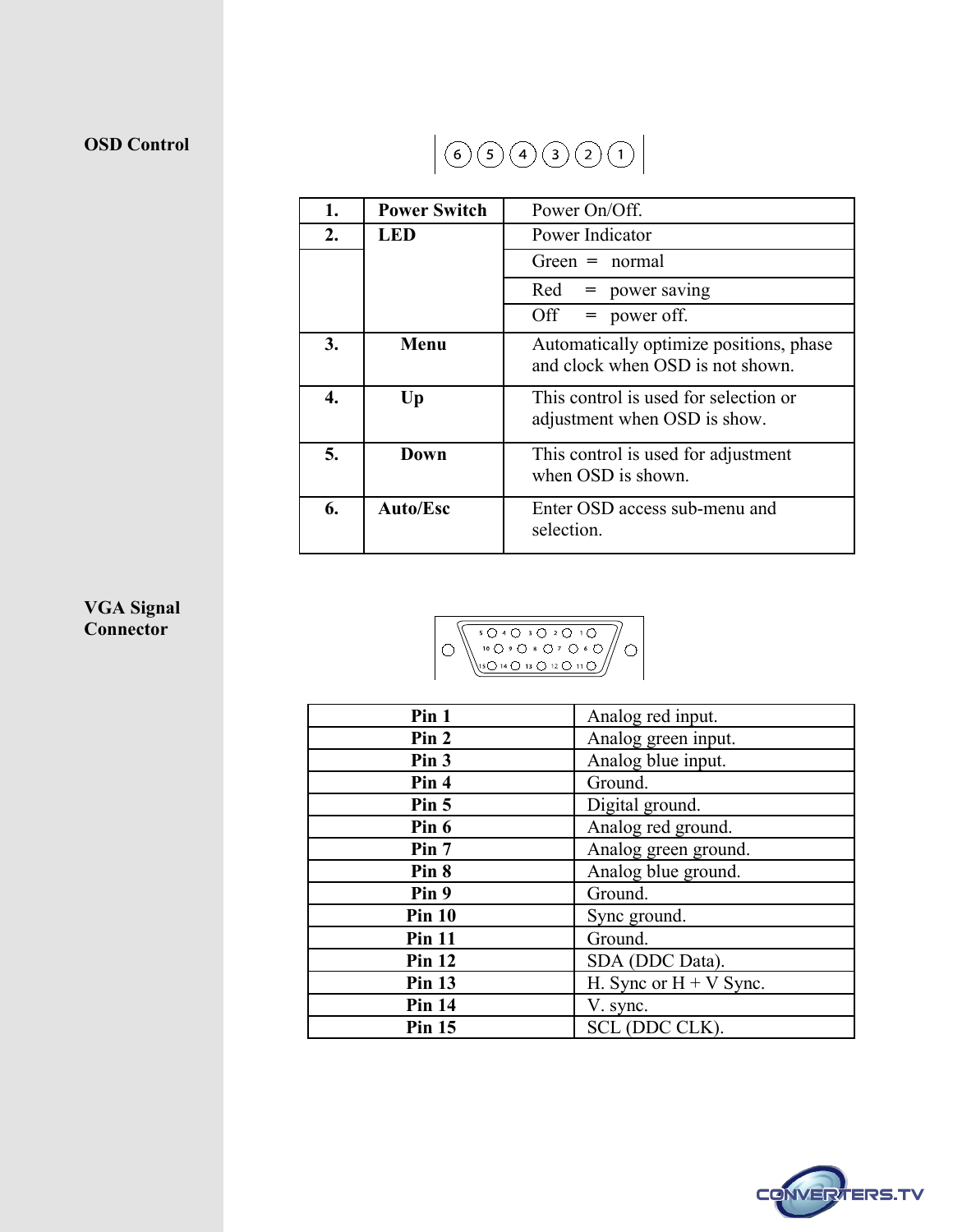# **CGA /EGA Signal Connector**



| Pin 1         | CGA analog red input.   |
|---------------|-------------------------|
| Pin 2         | CGA analog green input. |
| Pin 3         | CGA analog blue input.  |
| Pin 4         | Ground.                 |
| Pin 5         | V. Sync                 |
| Pin 6         | $H + V$ Sync or H. Sync |
| Pin 7         | No Connection           |
| Pin 8         | Ground                  |
| Pin 9         | V Sync                  |
| <b>Pin 10</b> | $H + V$ Sync or H. Sync |

### **Adjusting the Image**

- Press the menu button to start the OSD feature.
- Click the "Up" or "Down" button to select the function to be adjusted.
- Click the "Menu" button to access into the function to be adjusted.
- Click the "Up" or "Down" button to change the current setting of the function selected.
- To exit the OSD menu or go back to a previous menu click the "Auto/Esc" button. Upon exiting the menu your changes will automatically saved.
- If after pressing the menu button, the OSD button will disappear, if no additional buttons are pressed for several seconds. If this occurs, any adjustments made, will still be automatically saved.
- Due to the automatic save feature, turning off the power is unwise while navigating the menu.

| 1280x1024 60.1Hz                                         |              |
|----------------------------------------------------------|--------------|
| <b>Contrast</b><br><b>Brightness</b><br><b>Sharpness</b> |              |
| <b>Color Temperature</b><br><b>User RGB</b>              | : 6500K<br>B |
| <b>Image Alignment</b><br>Reset                          |              |
| Select/Adjust                                            | Menu:Enter   |

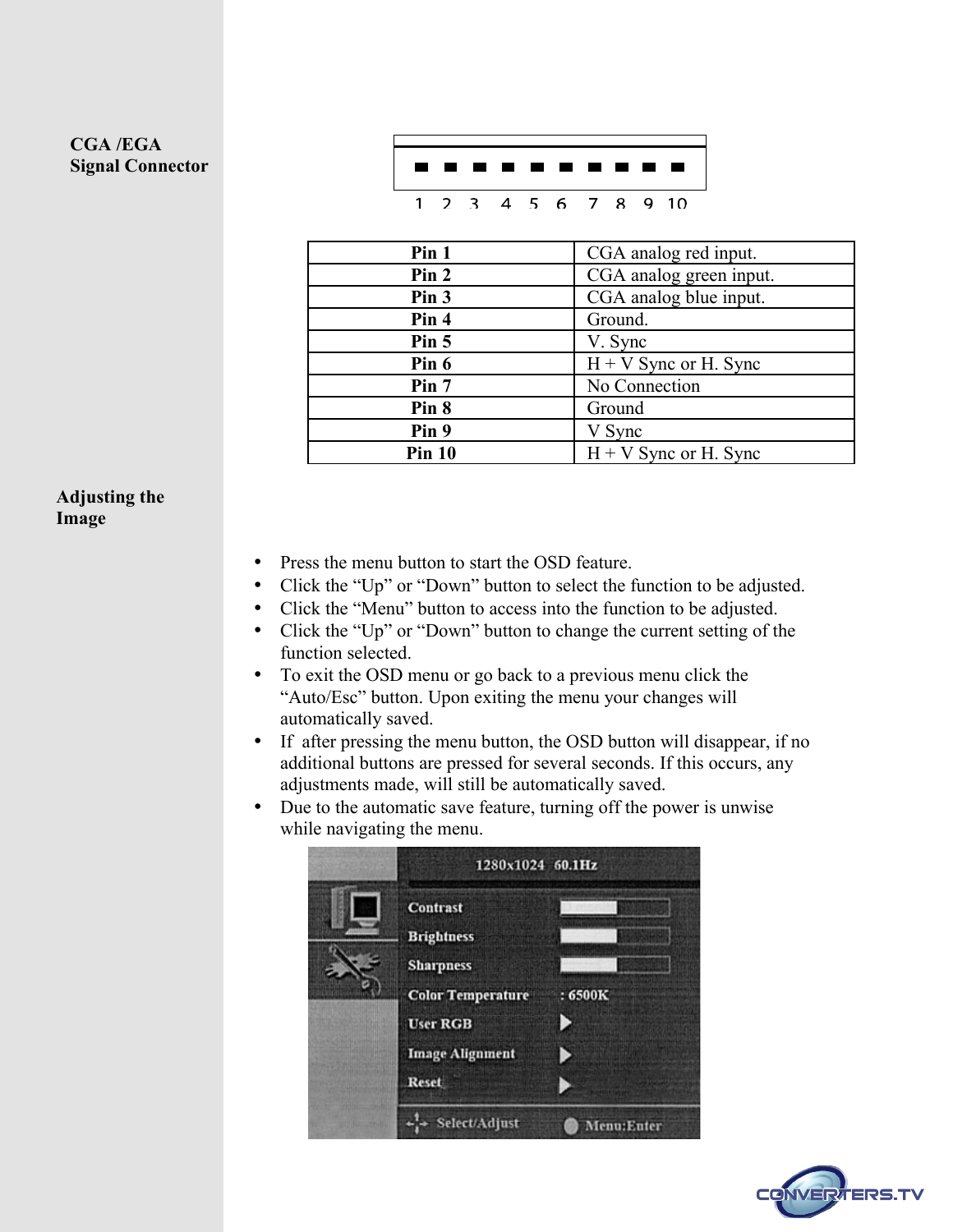**Please Note:** Due to the advanced nature of this panel. Adjustments to clock, phase and image positioning are saved only for the signal timing you are currently using. Meaning if your input is CGA 640 x 215  $@60Hz$ , and you adjust the clock setting. This will only affect this timing.

So when your change input to VGA 640 x 480 @60Hz for example the clock will be at its default (or last memory saved setting). This is to allow the user to get a picture perfect for every input he requires and avoid redoing settings each time the input is changed.

Except for these adjustments, clock, phase and image positioning, all other adjustments are universal for example changing the brightness setting will change the brightness setting for all inputs and timings.

To help the User remember; all settings that only affect the timing you're currently using are coloured pink and the universal settings are coloured white.

### **Menu Options**

| <b>Main Menu</b>   |                                               |                                                |  |
|--------------------|-----------------------------------------------|------------------------------------------------|--|
| <b>IMAGE</b>       | Contrast<br>Adjust the contrast of the image. |                                                |  |
| <b>SETTINGS</b>    | <b>Brightness</b>                             | Adjust the brightness of the screen.           |  |
|                    | Gamma                                         | Adjust the gamma level of the image.           |  |
| Colour             | 9300K                                         | Set up the colour temp. to be 9300 K white     |  |
| <b>Temperature</b> |                                               | colour.                                        |  |
|                    | 6500K                                         | Set up the colour temp. to be 6500 K white     |  |
|                    |                                               | colour.                                        |  |
|                    | 5800K                                         | Set up the colour temp. to be 5800 K white     |  |
|                    |                                               | colour.                                        |  |
|                    | <b>User RGB</b>                               | Adjust the Red, Green, Blue colour values      |  |
|                    |                                               | separately                                     |  |
| <b>FEATURE</b>     | <b>Auto Colour</b>                            | Automatically adjusts the colour for you       |  |
| <b>CONTROLS</b>    | <b>Screen Test</b>                            | Performs a series of colour tests to show that |  |
|                    |                                               | the screen is working correctly.               |  |
|                    | Language                                      | Select a language for the menu to appear in    |  |
|                    |                                               | (English, French, German [Deutsch], Italian,   |  |
|                    |                                               | Spanish and Chinese and Japanese)              |  |
|                    | <b>Input Source</b>                           | Provides information on your current input     |  |
|                    |                                               | such as resolution and refresh rate.           |  |
|                    | <b>OSD Timer</b>                              | Increase or decrease the length of time the    |  |
|                    |                                               | "on screen display" menu will stay visible     |  |
|                    |                                               | with any button pressing                       |  |

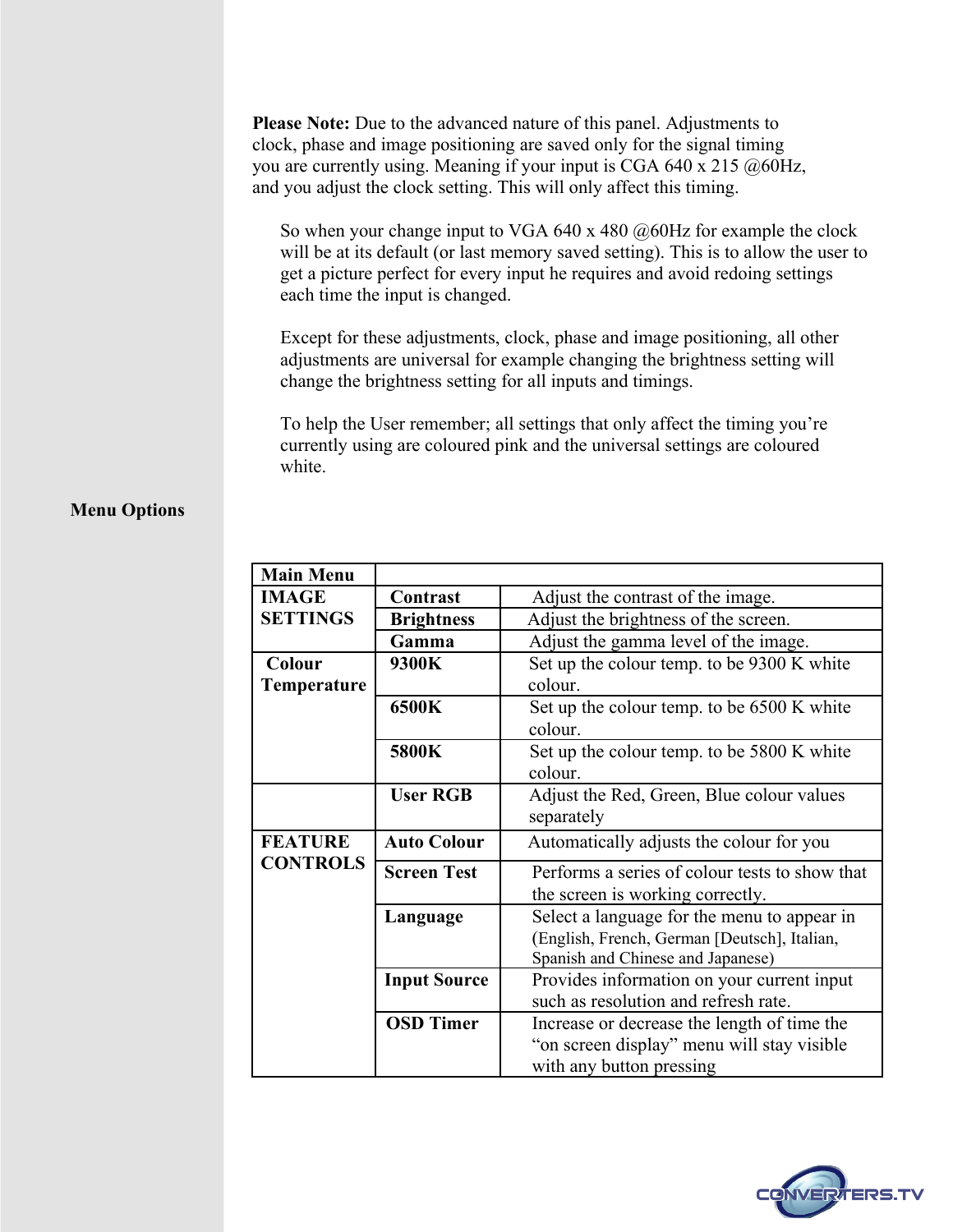# **Advanced Options**

If you select the Image Alignment Option, you will get a second menu which deserves further explanation

| <b>Automatic Options</b> |                 |                                                                                     |
|--------------------------|-----------------|-------------------------------------------------------------------------------------|
|                          | Auto align      | The panel will automatically<br>choose the best position and<br>size for your input |
| <b>Manual Options</b>    |                 |                                                                                     |
|                          | <b>Position</b> | position the image including up,<br>down, left or right                             |
|                          | H-size          | (crushes the image horizontal,<br>to fit on the size)                               |
|                          | V-size          | (crushes the image Vertical, to<br>fit on the size)                                 |

*Warning: Phase and Clock Settings shouldn't be touched unless you know what you're doing. Altering these values can make the image unwatchable on the screen*

| <b>Type</b> | H. Frequency. | V. Frequency | <b>Resolution</b>    |
|-------------|---------------|--------------|----------------------|
|             | (kHz)         | (Hz)         |                      |
| <b>CGA</b>  | 15.4          | 58.8         | 640x198 @ 58         |
| <b>CGA</b>  | 15.1          | 57.6         | 640x215 @ 57         |
| <b>CGA</b>  | 15.7          | 60           | 640x215<br>60<br>(a) |
| <b>CGA</b>  | 16.0          | 61           | $640x215$ (a) 61     |
| <b>CGA</b>  | 16.3          | 62           | $640x215$ (a)<br>62  |
| <b>CGA</b>  | 16.6          | 63.4         | $640x215$ (a) $63.4$ |
| <b>CGA</b>  | 16.800        | 64           | 640x215 @ 64         |
| <b>CGA</b>  | 15.6          | 50.3         | $640x265$ (a) 50     |
| <b>CGA</b>  | 18.4          | 50           | 640x350 @ 50         |
| <b>EGA</b>  | 21.8          | 58.9         | 640x350 @58          |
| <b>EGA</b>  | 24.4          | 59.5         | 645x355 @59          |
| <b>EGA</b>  | 23.5          | 52           | 720x378 @52          |
| <b>EGA</b>  | 26.4          | 57.4         | 720x400 @57          |
| <b>VGA</b>  | 31.469        | 70.087       | 640x400<br>70<br>(a) |
| <b>VGA</b>  | 31.469        | 59.940       | 640x480<br>(a) 60    |
| <b>VGA</b>  | 37.861        | 72.809       | 640x480<br>72<br>(a) |
| <b>VGA</b>  | 37.500        | 75.000       | 640x480<br>75<br>(a) |
| <b>SVGA</b> | 35.156        | 56.250       | 800x600<br>(a) 56    |
| <b>SVGA</b> | 37.879        | 60.317       | 800x600<br>60<br>(a) |
| <b>SVGA</b> | 48.077        | 72.188       | 800x600<br>72<br>(a) |
| <b>SVGA</b> | 46.875        | 75.000       | 800x600 @ 75         |



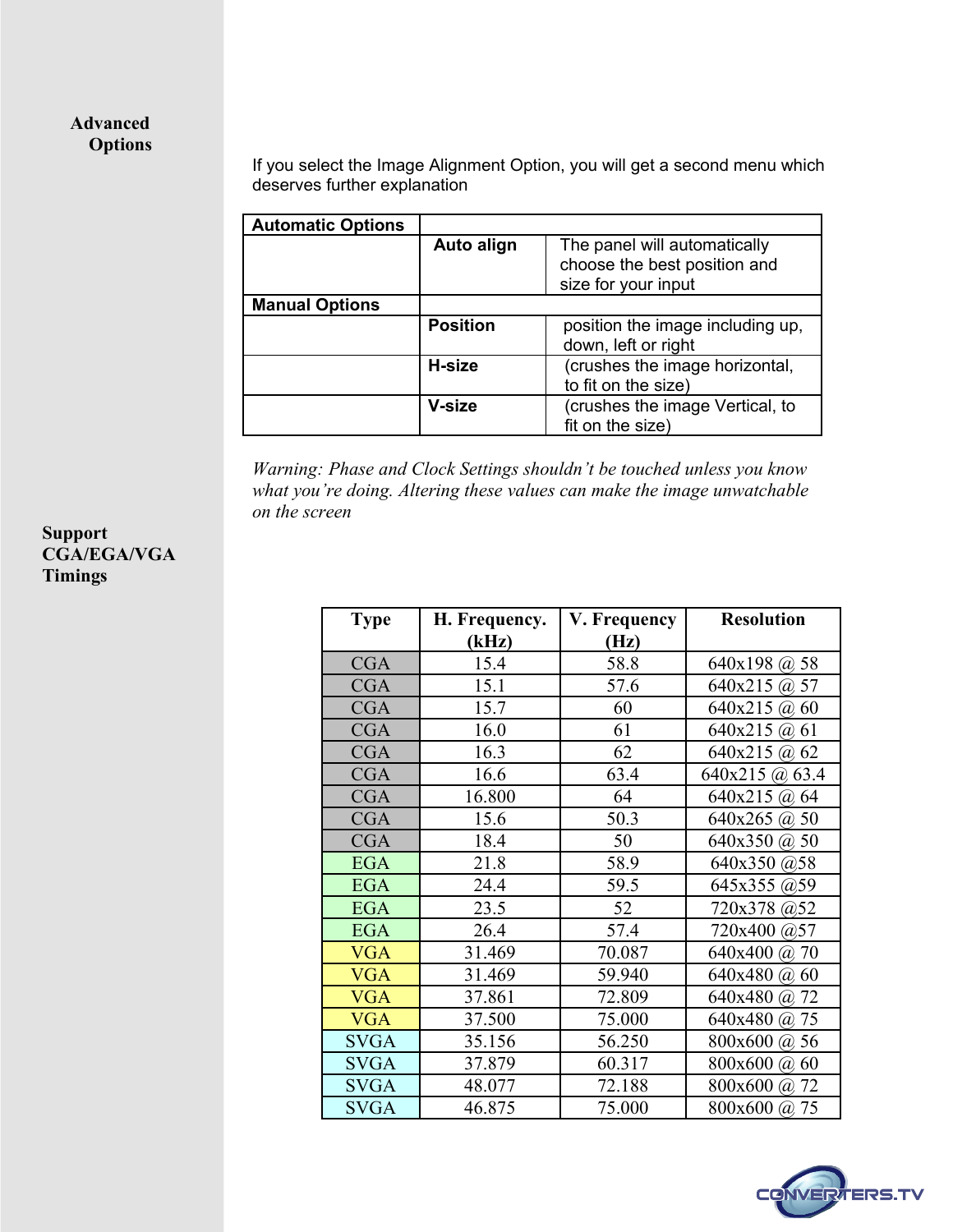| XGA | 48.363 | 60 004 | $1024x768$ (a) 60 |
|-----|--------|--------|-------------------|
| XGA | 56.476 | 70.069 | $1024x768$ (a) 70 |
| XGA | 60.023 | 75.029 | $1024x768$ @ 75   |

**Front View**